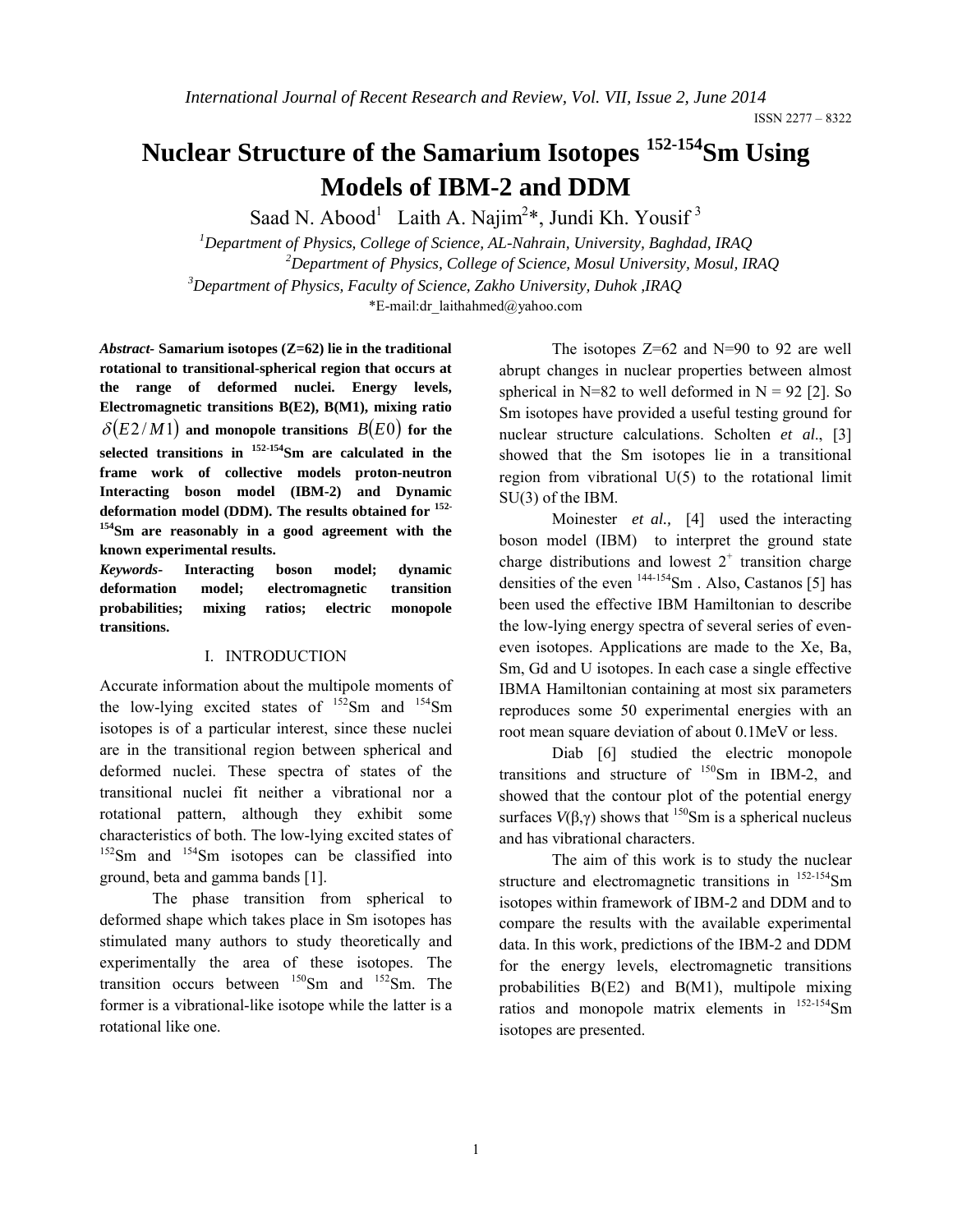# II. The Models

#### *Interacting Boson Model*

The Interacting Boson Model (IBM) [7-8] has been remarkably successful in describing the lowlying collective states in many medium to heavy eveneven nuclei. The neutron-proton version of the interacting boson model (IBM-2), later suggested by Iachello and Arima [9] who distinguish between neutron  $(v)$  and proton  $(\pi)$  boson, is used in the present work, and a full description of the IBM-2 is found in ref. [10]. The Hamiltonian operator in IBM-2, which has been used to calculate the energy level and hence the gamma transitions matrix elements, has three parts, the first part is for proton bosons, the second is for neutron bosons whereas the last one is used to describe the interaction between different bosons:

$$
H = H_{\pi} + H_{\nu} + V_{\pi\nu} \tag{1}
$$

The Hamiltonian generally used in the phenomenological calculations can be written as:

$$
H = \varepsilon_d (n_{d\nu} + n_{d\pi}) + \kappa (Q_\nu \cdot Q_\pi) + V_{\nu\nu} + V_{\pi\pi} + M_{\nu\pi} (2)
$$

Where, the dot denotes the scalar product. The first term represents the single-boson energy for neutron and proton,  $\varepsilon_d$  is the energy difference between *s*and  $d$ - boson and  $n_{d\rho}$  is the number of d-bosons, where  $\rho$  corresponds to  $\pi$  (proton) or  $\nu$  (neutron) bosons. The second term denotes the main part of the boson-boson interaction, i.e., the quadrupolequadrupole interaction between neutron and proton bosons with the strength  $\kappa$ . The quadrupole operator is

$$
Q_{\rho} = [d_{\rho}^{\ \ +} s_{\rho} + s_{\rho}^{\ \ +} d_{\rho}]^{(2)} + \chi_{\rho} [d_{\rho}^{\ \ +} d_{\rho}]^{(2)} \tag{3}
$$

Where,  $\chi_{\rho}$  determines the structure of the quadrupole operator and is determined empirically. The square brackets in eq. (3) denote the angular momentum coupling.

The terms  $V_{\pi\pi}$  and  $V_{\nu\nu}$ , in eq.(2) correspond to the interaction between similar bosons, and there are sometimes included in order to improve its fits to experimental energy spectra. They are of the form:

$$
V_{\rho\rho} = \frac{1}{2} \sum_{L=0,2,4} C_L^{\rho} \left( \left[ d^+_{\rho} d^+_{\rho} \right]^{(L)} \left[ d_{\rho} d_{\rho} \right]^{(L)} \right). \tag{4}
$$

However, their effects are usually considered minor and often neglected [11].

The Majorana term,  $M_{\pi\nu}$ , shifts the states with mixed proton-neutron symmetry with respect to the totally symmetric ones. Since the little experimental information is known about such states with mixed symmetry, we did not attempt to fit the parameters appearing in eq. (2), but rather took constant values for the 152-154Sm isotopes (which contains three parameters  $\xi_1$ ,  $\xi_2$  and  $\xi_3$ ) may be written as:

$$
M_{\pi\nu} = \frac{1}{2} \xi_2 ( [s_v^+ d_\pi^+ - d_v^+ s_\pi^+]^{2)} \cdot [s_v d_\pi - d_v s_\pi]^2 ) - \sum_{k=1,3} \xi_k ( [d_v^+ d_\pi^+]^{k)} \cdot [d_v d_\pi]^k ). \tag{5}
$$

In this work, we give the Hamiltonian of IBM-2 and DDM terms of the formalism; and study the nuclear structures of <sup>152-154</sup>Sm isotopes by these Hamiltonians.

# *Dynamic Deformation Model (DDM)*

The dynamic deformation model has been developed over many years starting from the Paring Plus Quadrupole model (PPQ) of Kumar and Baranger [12- 13]. The DDM is an ambitious attempt to the collective spherical-transitional-deformed transitions and to span from the s-d shell to heavy nuclei using a microscopic theory of collective motion. No fitting parameters are required to obtain the data for a particular nucleus.

The detailed formalism and early results may be found in Kumar *et al.,* [14] and Kumar [15]. Here we give briefly the main aspects of the model. The theory can be divided into two main parts: a microscopic derivation of a collective Hamiltonian, and a numerical solution of the Hamiltonian. The microscopic Hamiltonian is composed of a demoralized Nilsson-type single particle plus pairing and has the form:

$$
H = H_{av} + V_{res} \tag{6}
$$

Where,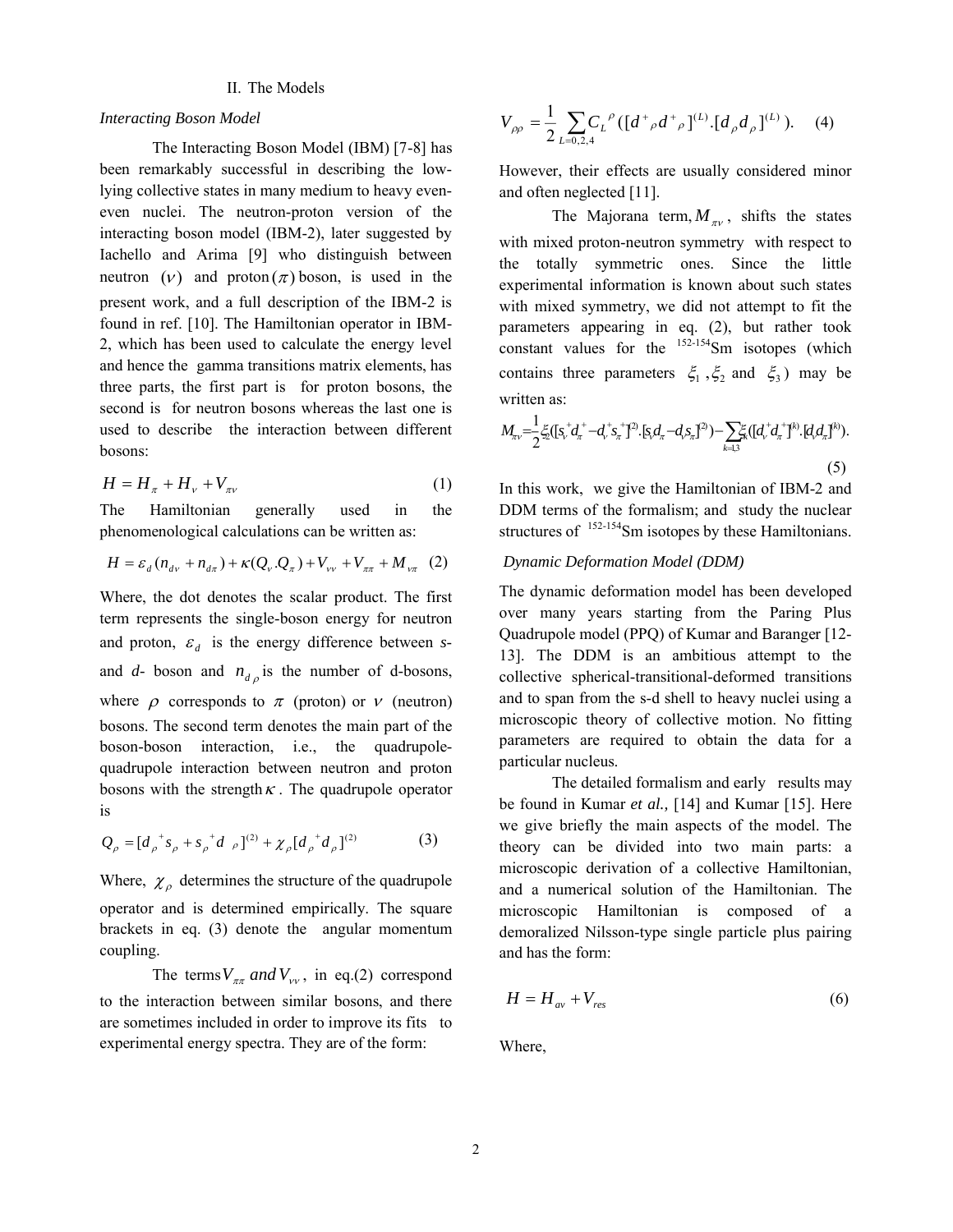$$
H_{av} = \frac{p^2}{2M} + \frac{1}{2}M\sum_{k=1}^{3}\omega_k^2 \chi_k^2 + \hbar \omega_0 \left[ v_{ls}l.s + v_{ll} (l^2 - _N) \right]
$$
\n(7)

Combining all the various contributions together, the potential energy is written as:

$$
V_{coll} = V_{DM} + \delta U + \delta V_{proj} + \delta E_{pair}
$$
 (8)

Where  $\delta V_{\text{proj}}$  is a nine-dimensional projection correction introduced by Kumar [15]. The generalized cranking method is employed to derive the general expression for mass parameters  $B_{\mu\nu}(\beta, \gamma)$  as used in

the collective kinetic energy which can be written as:

$$
T_{coll} = \frac{1}{2} \sum_{\mu\nu} B_{\mu\nu} \alpha_{\mu} \alpha_{\mu}^{*}
$$
\n(9)

This kinetic energy function is quantized by Pauli method. The DDM code used for our calculation is a modified version of the latest DDM code which was developed for superheavy nuclei. The single particle levels and the configuration space  $(n = 0 \text{ to } 8)$ employed in the present calculation, as well as the deformation definition, are identical to those of [14].

# III.RESULTS AND DISCUSSIONS

### *Energy Levels*

The isotopes chosen in this work are A=152, 154 due to the present of the experimental data for the energy levels. We have  $N_{\pi} = 6$ , (12 protons outside the closed shell 50), and  $N_v$  varies from 4 for <sup>152</sup>Sm to 5 for  $154$ Sm, measured from the closed shell at N=82. While the parameters  $\kappa$ ,  $\chi$ <sub>o</sub>, and  $\varepsilon$ <sub>o</sub>, as well as the Majorana parameters  $\xi_k$ , with k =1,2,3 were treated as free parameters and their values were estimated by fitting with the experimental values. In the calculation of  $\delta(E2/M1)$ , it is found that there is a great effect of the Majorano parameter  $\xi_2$  on the value and sign of E2 and M1 matrix elements. The procedure was made by selecting the traditional value of the parameters and allowing one parameter to vary while keeping the others constant until the best fit with the experiment is obtained. This was carried out until one overall fit was obtained. The best values for the Hamiltonian parameters of IBM-2 are given in table I. In the DDM there is no parameter fitted in the Hamiltonian except for Z (atomic number) and A (mass number).

Table I IBM-2 Hamiltonian parameters, all parameters in MeV units

| Isot             | $\mathcal E$ | κ                | $\chi_{_{V}}$ $\chi_{_{\pi}}$ |    | $=\xi_2$ | $\xi_3$ | $= 0.2, 4$ $= 0.2, 4$ |              |
|------------------|--------------|------------------|-------------------------------|----|----------|---------|-----------------------|--------------|
| ope              |              |                  |                               |    |          |         |                       |              |
| S                |              |                  |                               |    |          |         |                       |              |
|                  | 0.           |                  |                               |    | 0.12     | 0       | $-0.5, 0.4,$          | $-0.5, 0.4,$ |
| 152 <sub>S</sub> | 4            | $\overline{0}$ . | 0.                            | 1. |          |         | $-0.8$                | $-0.8$       |
| m                | 3            | 02               | 8                             | 2  |          |         |                       |              |
|                  |              | 3                |                               |    |          |         |                       |              |
| $^{154}S$        | 0.           |                  |                               |    | 0.12     | 0       | $-0.5, 0.4,$          | $-0.5, 0.4,$ |
| m                | 3            | $\overline{0}$ . | 0.                            | 1. |          |         | $-0.8$                | $-0.8$       |
|                  | 4            | 03               | 8                             | 2  |          | 1       |                       |              |
|                  |              | 9                |                               |    |          |         |                       |              |

A Concentration was made on the  $2_1^+$  to make a reasonable fits to the experimental data. A sample of experimental and theoretical values of energy levels is taken from table II. It is noticed that a good agreement was obtained for the gamma and beta bands for  $152$ Sm. In addition, table II shows a comparison between the experimental and theoretical energy levels of the ground band in  $152-154$ Sm isotopes. There is also an agreement between  $2<sub>1</sub>$  and  $4<sub>1</sub>$ , but the DDM model is not able to predict the  $6<sub>1</sub>$  and this may be due to the high spin of this state. Actually this has slim effects on the calculations of transitions probability.

The experimental energy ratio between first and second excited state is  $\overline{R}_{4/2} = E(4^{+}_{1}) / E(2^{+}_{1})$ which has limiting values of 2 for quadrupole vibrator, 2.5 for gamma-soft and 3.33 for an ideal symmetric rotor. The ratio  $R_{4/2}$  for  $152$ Sm equals 3.0004 for the experimental data, 3.048 for IBM-2 , and 3.304 for DDM results. The ratio  $R_{4/2}$  for  $^{154}$ Sm equal 3.256 for experimental data, 3.191 for IBM-2 and 3.154 for DDM. Therefore, from these ratio values, we deduced that the considered nuclei lie in the transitional region from gamma-soft a rotational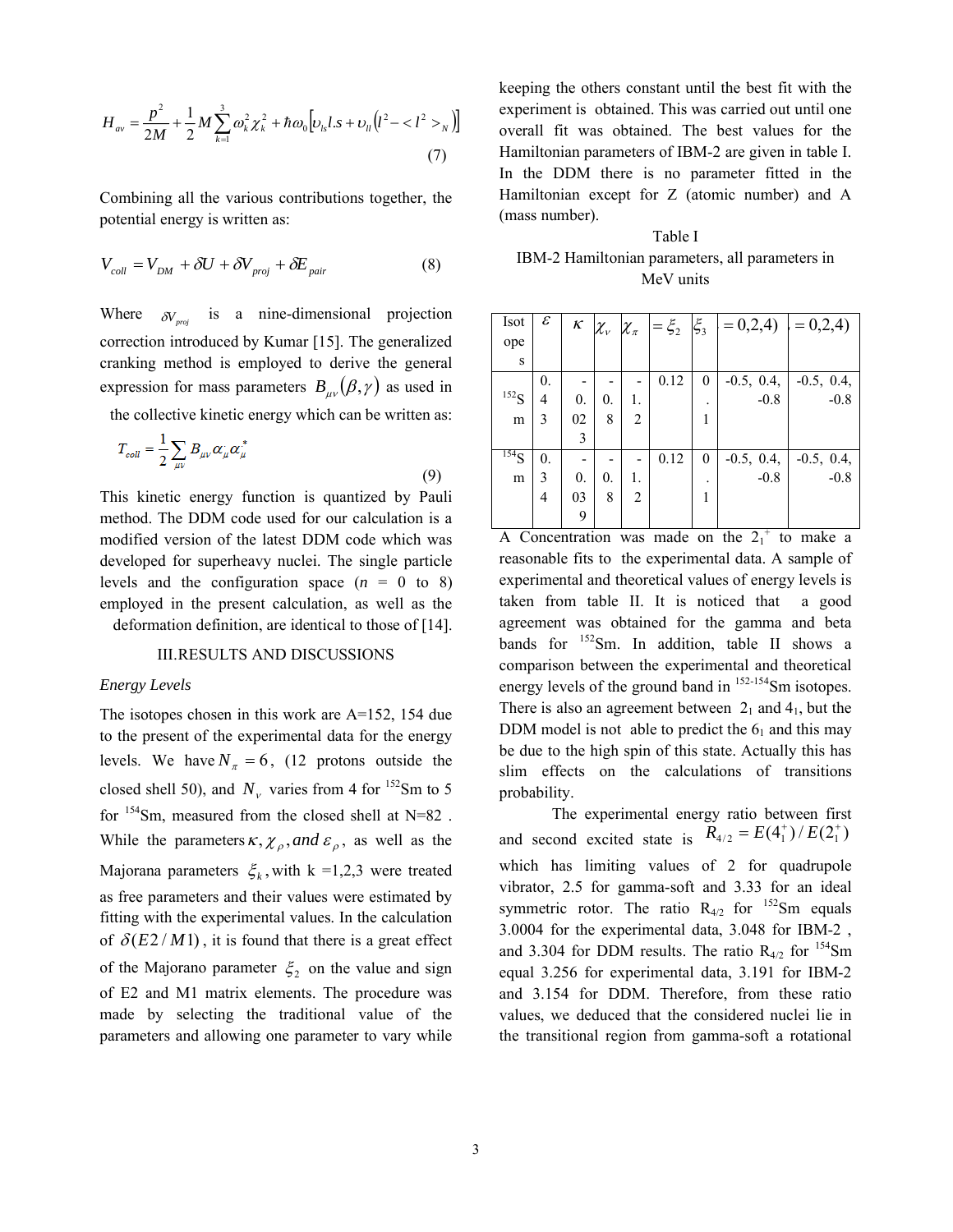shape  $O(6)$ - SU(3), and nearly close to the rotational limit.

## Table II

A comparison between the experimental and calculated energy levels for  $52-154$ Sm in (MeV unit).

| $J_i^\text{\tiny +}$ | $^{152}$ Sm     |       |            | $\overline{^{154}}\overline{Sm}$ |         |            |  |
|----------------------|-----------------|-------|------------|----------------------------------|---------|------------|--|
|                      | Exp.            | IBM-  | <b>DDM</b> | Exp.                             | $IBM-2$ | <b>DDM</b> |  |
|                      | 16 <sup>1</sup> | 2     |            | [16]                             |         |            |  |
| 0(1)                 | 0.0             | 0.0   | 0.0        | 0.0                              | 0.0     | 0.0        |  |
| 2(1)                 | 0.1218          | 0.123 | 0.114      | 0.082                            | 0.0821  | 0.084      |  |
| 4(1)                 | 0.366           | 0.375 | 0.387      | 0.267                            | 0.262   | 0.265      |  |
| 0(2)                 | 0.685           | 0.714 | 0.715      | 1.100                            | 1.153   | 1.057      |  |
| 6(1)                 | 0.706           | 0.711 | 0.585      | 0.549                            | 0.602   | 0.631      |  |
| 2(2)                 | 0.811           | 0.952 | 0.855      | 1.178                            | 1.213   | 1.192      |  |
| 4(2)                 | 1.023           | 1.001 | 1.039      | 1.371                            | 1.421   | 1.430      |  |
| 2(3)                 | 1.086           | 1.272 | 1.397      | 1.440                            | 1.521   | 1.438      |  |
| 3(1)                 | 1.234           | 1.003 | 1.559      | 1.539                            | 1.557   | 1.541      |  |
| 4(3)                 | 1.372           | 1.251 | 1.705      | 1.660                            | 1.783   | 1.664      |  |
| 5(1)                 |                 | 1.432 | 1.888      |                                  | 1.980   | 2.321      |  |
| 6(2)                 | 1.311           | 1.414 | 1.312      |                                  | 1.450   | 2.365      |  |
| 0(3)                 | 1.080           | 1.139 | 1.473      | 1.202                            | 1.201   | 1.450      |  |
| 2(4)                 | 1.239           | 1.593 | 1.893      |                                  | 1.621   | 2.540      |  |
| 4(4)                 |                 | 2.211 | 2.210      | 1.662                            | 1.783   | 1.982      |  |
| 8(1)                 | 1.1250          | 1.290 | 1.254      | 0.903                            | 1.021   | 0.973      |  |

### *Electric quadrupole Transition Probability*

In IBM-2, the E2, transition operator is given by:  
\n
$$
T^{(E2)} = e_{\pi} Q_{\pi} + e_{\nu} Q_{\nu}
$$
\n(10)

Where  $Q_{\rho}$  is the same as in eq.(3),  $e_{\pi}$  and  $e_{\nu}$  are boson effective charges depending on the boson number  $N_a$  ( $\rho = \pi$  or v) and they can take any value to fit the experimental results  $(B(E2; 2^+_1 \rightarrow 0^+_1))$ . The method is explained in ref. [17], and the effective charges calculated by this method for <sup>152-154</sup>Sm isotopes were  $e_v = 0.10 e b$  and  $e_{\pi} = 0.13$  *eb* . Table III gives the electric transition probability B(E2).

The 
$$
B(E2; 2^+_1 \to 0^+_1)
$$
 &

 $B(E2; 4^+_1 \rightarrow 2^+_1)$  values increased as neutron number increases toward the middle of the shell while the value of  $B(E2; 2^+_2 \rightarrow 2^+_1)$  has a small value because it contain mixtures of M1. The value of  $B(E2; 2^+_2 \rightarrow 0^+_1)$  is small because this transition is forbidden (from quasibeta band to ground state band) whereas the values of IBM-2 and DDM are in a good agreement with the available experimental data.

In table III, the electric quadrupole moment  $Q(2^+ )$  for the first excited state in  $152-154$ Sm isotopes are well described indicating that the nucleus <sup>152</sup>Sm has a prolate shape in its first excited state.

Table III Electric Transition probability  $B(E2)$  for  $^{152-154}$ Sm isotopes in( $e^2b^2$  units)

| $J_i^+ \rightarrow J$           | $^{152}$ Sm            |      |                | $\frac{154}{5m}$             |                  |                  |
|---------------------------------|------------------------|------|----------------|------------------------------|------------------|------------------|
|                                 | $Exp.(*)$              | IB   | $\rm DD$       | Exp.                         | <b>IBM</b>       | DD               |
|                                 |                        | $M-$ | М              |                              | $-2$             | М                |
|                                 |                        | 2    |                |                              |                  |                  |
| $21\rightarrow 01$              | 0.670(15)              | 0.6  | 0.36           | 0.922(                       | 0.91             | 0.9              |
|                                 |                        | 84   | $\theta$       | 40)                          | 3                | 40               |
| $41\rightarrow 21$              | 1.017(4)               | 0.9  | 0.93           | 1.186(                       | 1.23             | 1.4              |
|                                 |                        | 80   | 2              | 39)                          | 1                | $00\,$           |
| $61 \rightarrow 41$             | 1.179(33)              | 1.0  | 1.09           | 1.374(                       | 1.39             | $\overline{1.3}$ |
|                                 |                        | 03   | $\overline{c}$ | 47)                          | 3                | 50               |
| $02\rightarrow 21$              | 0.176(11)              | 0.1  | 0.45           | 0.235                        | 0.25             | 0.2              |
|                                 | $\mathcal{F}$          | 20   | $\overline{4}$ |                              | $\boldsymbol{0}$ | 35               |
| $22\rightarrow 01$              | 0.00456(               | 0.0  | 0.02           | 0.060(                       | 0.00             | 0.0              |
|                                 | 34)                    | 07   | 52             | 14)                          | 71               | 13               |
| $22\rightarrow 21$              | 0.0258(2               | 0.0  | 0.07           | 0.012                        | 0.01             | 1.9              |
|                                 | 6)                     | 25   | 52             |                              | $\overline{4}$   | 70               |
| $22\rightarrow 41$              | $\overline{0.091(11)}$ | 0.0  | 0.16           | 0.024                        | 0.02             | 0.0              |
|                                 | $\mathcal{E}$          | 77   | 5              |                              | 8                | 54               |
| $\overline{4_2\rightarrow 2_1}$ | 0.0035(3)              | 0.0  | 0.00           |                              | 0.02             | 0.0              |
|                                 | 5)                     | 01   | 49             |                              | 7                | 12               |
| $42\rightarrow 41$              | 0.037(23)              | 0.0  | 0.05           |                              |                  |                  |
|                                 |                        | 41   | 45             |                              |                  |                  |
| $2,0_1$                         | 0.0163(1)              | 0.0  | 0.66           | 0.013(                       | 0.01             | 0.0              |
|                                 | 1)                     | 27   | 2              | 3)                           | 5                | 33               |
| $2_3 \rightarrow 2_1$           | 0.0417(4)              | 0.0  | 0.10           | 0.02                         | 0.02             | 0.0              |
|                                 | 2)                     | 51   | 12             |                              | $\overline{2}$   | 47               |
| $2_3 \rightarrow 4_1$           | 0.0416(3)              | 0.0  |                | $\qquad \qquad \blacksquare$ | 0.00             | 0.0              |
|                                 | 2)                     | 03   |                |                              | 09               | 10               |
| $4, -2$                         | 0.0035(1)              | 0.0  | 0.02           |                              |                  |                  |
|                                 | 3)                     | 08   | 28             |                              |                  |                  |
| $4, -4$                         | 0.037(13)              | 0.0  | 0.02           |                              |                  |                  |
|                                 |                        | 49   | $11\,$         |                              |                  |                  |
| $Q(2_1)$                        | $-1.8(0.6)$            |      |                |                              |                  |                  |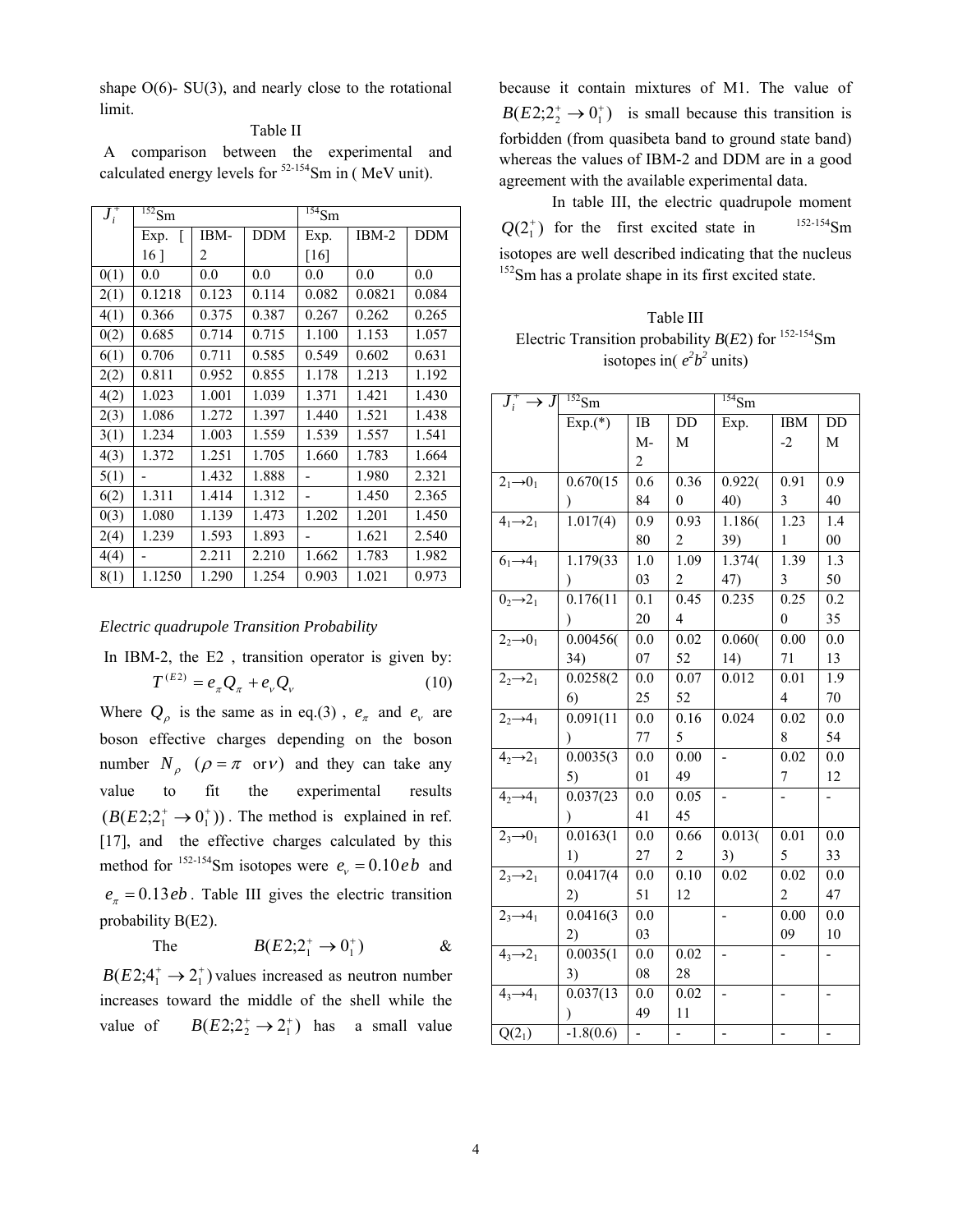|  | $1.7 \quad 1.64$ |  |  |
|--|------------------|--|--|
|  | 0.               |  |  |

\* Experimental data are taken from references [16, 18,19 ,20,21]

## *Magnetic Transition Probability (BMI)*

After calculating E2 matrix elements we look after elements as follows:

The M1 operator is obtained by letting  $l = 1$ in the single boson operator of the IBM-2 and can be written as:

$$
T^{(M1)} = \left[\frac{3}{4\pi}\right]^{1/2} (g_{\pi}L_{\pi}^{(1)} + g_{\nu}L_{\nu}^{(1)}) \tag{11}
$$

Where  $g_{\pi}$ ,  $g_{\nu}$  are the boson g-factors in units of  $\mu_{N}$ and  $L^{(1)} = \sqrt{10} (d^+ x \tilde{d})^{(1)}$ . This operator can be written as:

$$
T^{(M1)} = \left[\frac{3}{4\pi}\right]^{\frac{1}{2}} \left[\frac{1}{2}(g_{\pi} + g_{\nu})(L_{\pi}^{(1)} + L_{\nu}^{(1)}) + \frac{1}{2}(g_{\pi} - g_{\nu})(L_{\pi}^{(1)} - L_{\nu}^{(1)})\right]
$$
\n(12)

The first term on the right hand side of Eq.(12), is diagonal, and therefore, M1 transitions can be written as:

$$
T^{(M1)} = 0.77 \Big[ \left(d^+ \widetilde{d}\right)_{\pi}^{(1)} - \left(d^+ \widetilde{d}\right)_{\nu}^{(1)} \Big] g_{\pi} - g_{\nu}\big) \ (13)
$$

The direct measurement of B(M1) matrix elements is normally difficult, so the M1 strength of gamma transition may be expressed in terms of the multipole mixing ratio which can be written as [22]

$$
\delta(E2/M1) = 0.835 E_{\gamma} (MeV) \frac{}{} \quad \text{In} \text{ eb/ }\mu_{\text{N}} \tag{14}
$$

Having fitted E2 matrix elements, one can use them to obtain M1 matrix elements and then the mixing ratio  $\delta(E2/M1)$ , compare them with the prediction of the model using the operator in (eq.9). The  $g_{\pi}$  *and*  $g_{\nu}$  have to be estimated, if they were not measured in the case of Sm isotopes. The g factors may be estimated from the experimental magnetic  $(\mu)$  moment of the  $2^+$ <sub>1</sub> state ( $\mu$ =2g). In the phenomenological studies  $g_{\pi}$  and  $g_{\nu}$  are treated as parameter, and kept constant for a whole isotope chain. The total g factor is defined by Sambataro *et. al*., [23] as:

$$
g = g_{\pi} \frac{N_{\pi}}{N_{\pi} + N_{\nu}} + g_{\nu} \frac{N_{\nu}}{N_{\pi} + N_{\nu}}
$$
(15)

Many relations could be obtained for a certain mass region and then the average  $g<sub>x</sub>$  *and*  $g<sub>y</sub>$  values for this region could be calculated. One of the experimental B(M1) and the relation above has been used to find out that  $g_{\pi} - g_{v} = 0.53 \,\mu\text{N}$ . The estimated values of the parameter are  $g_{\pi} = 0.84 \mu_{N}$  *and*  $g_{V} = 0.31 \mu_{N}$ . These were used to calculate the mixing ratio  $\delta(E2/M1)$ . The ratios were calculated for some selected transitions and listed with the available experimental data in table IV. A good agreement is obtained between the calculated value by (IBM-2 and DDM) and the experimental data in sign and magnitude.

Table IV Mixing Ratios for  $152-154$ Sm

| $J_i^+ \rightarrow J$ | $^{152}Sm$          |        |      | $^{154}$ Sm       |                  |            |  |
|-----------------------|---------------------|--------|------|-------------------|------------------|------------|--|
|                       | Exp.                | IB     | DD   | Exp.              | IBM-             | <b>DDM</b> |  |
|                       | [[16, 22]           | M-     | M    | [16,2]            | 2                |            |  |
|                       |                     | 2      |      | 2]                |                  |            |  |
| $22\rightarrow 21$    | $8^{+9}_{-3}$       | 9.5    | 10.8 | $56^{+130}_{-25}$ | 34               | 0.054      |  |
|                       |                     | 0      |      |                   |                  |            |  |
| $4, \rightarrow 4$    | 3(1)                | 5.1    | 4.0  | $-1.1$            |                  | 0.320      |  |
|                       |                     | 02     |      |                   | 0.97             |            |  |
|                       |                     |        |      |                   | $\theta$         |            |  |
| $2_3 \rightarrow 2_1$ | $-11^{+0.7}_{-0.8}$ |        |      | $0.8^{+15}_{-6}$  | $\overline{0}$ . | 0.047      |  |
|                       |                     | 9.5    | 24.3 |                   | 620              |            |  |
|                       |                     | 21     |      |                   |                  |            |  |
| $31 \rightarrow 21$   | $-30^{+7}_{-12}$    | $-8.0$ |      | $-7.5$            | $-5.22$          | 2.40       |  |
|                       |                     |        | 26.7 |                   |                  |            |  |
| $31\rightarrow 41$    | $-12.2_{-0}^{+1}$   |        |      |                   | 0.03             | 0.052      |  |
|                       |                     | 11.    | 16.8 |                   | 2                |            |  |
|                       |                     | 32     |      |                   |                  |            |  |
| $2_3 \rightarrow 2_2$ |                     | 6.6    | 19.6 |                   | 0.00             | 0.003      |  |
|                       |                     |        |      |                   | 7                |            |  |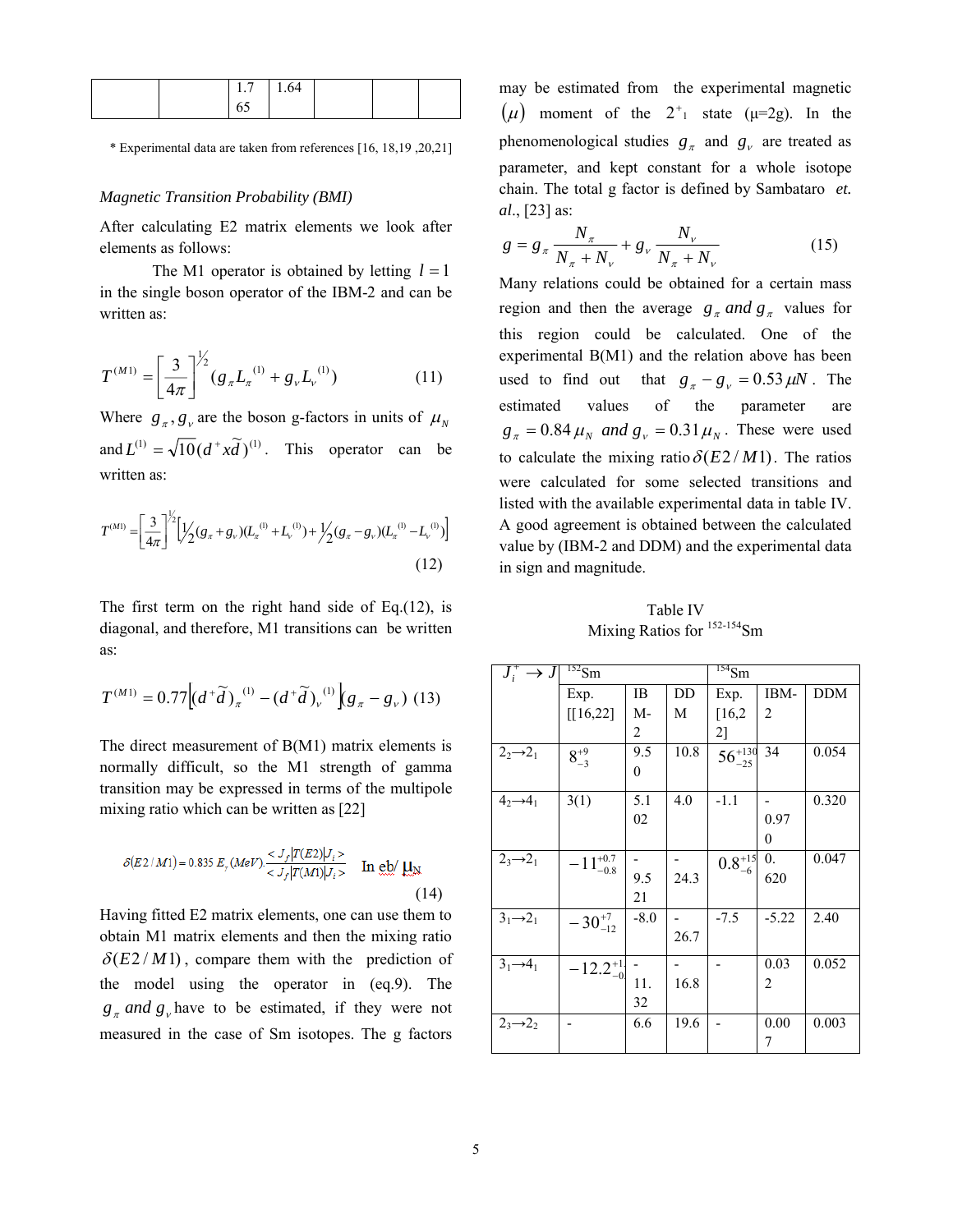| $4_3 \rightarrow 4_1$ | $-3^{+1}_{-2.4}$ |     | $-9.6$ | 0.04                | 0.021                |
|-----------------------|------------------|-----|--------|---------------------|----------------------|
|                       |                  | 2.8 |        | 21                  |                      |
|                       |                  |     |        |                     |                      |
| $31\rightarrow 22$    |                  | 7.4 | 6.9    | 0.07                | 0.098                |
|                       |                  |     |        | 31                  | 2                    |
| $3_1 \rightarrow 4_2$ |                  |     |        | $1.2*$<br>$10^{-4}$ | $2.73*$<br>$10^{-4}$ |
|                       |                  | 7.5 | 21.0   |                     |                      |
|                       |                  |     |        |                     |                      |
| $4_3 \rightarrow 4_2$ |                  | 4.4 | 9.70   | $2.5*$<br>$10^{-3}$ | $3.72*$<br>$10^{-3}$ |
|                       |                  | 62  |        |                     |                      |

The magnetic dipole transition probability is presented in table V. It is worth mentioning here that there is no experimental data to compare with the theoretical results. The  $B(M!; 2^+_3 \rightarrow 2^+_1)$  values decrease for two models, implying some collective effects. The large B(M1) values in IBM-2 are due to the F-spin vector character of  $2^+_3$  state in <sup>152-154</sup>Sm. The  $B(M1;0^+_1 \rightarrow 1^+_1)$  is still sizable in <sup>152-154</sup>Sm (increased with the increase of neutron number) because of the transition from ground state band to mixed symmetry state  $1<sub>1</sub><sup>+</sup>$  in IBM-2 as well as in DDM.

Table V Magnetic Transition probability *B*(*M1*) for <sup>152-154</sup>Sm isotopes in  $(\mu_{N}^{2}$  units)

| $J_i^* \rightarrow J_f^*$ | $^{152}$ Sm |                    | $^{154}Sm$ |                    |  |
|---------------------------|-------------|--------------------|------------|--------------------|--|
|                           | $IBM-2$     | <b>DDM</b>         | $IBM-2$    | <b>DDM</b>         |  |
| $22\rightarrow 21$        | 0.07        | $0.4*10^{-2}$      | 0.007      | $4.081*^{1}0^{-4}$ |  |
| $2_3 \rightarrow 2_1$     | 0.06        | $0.282*^{1}0^{-2}$ | 0.020      | $1.055*10^{-3}$    |  |
| $0_1 \rightarrow 1_1$     | 1.460       | 1.367              | 1.810      | $1.939*10^{-6}$    |  |
| $31 \rightarrow 21$       | 0.262       | $0.082*10^{-2}$    |            |                    |  |
| $31 \rightarrow 22$       | 0.082       | $0.727*10^{-2}$    |            |                    |  |
| $3_1 \rightarrow 3_2$     | 0.087       | $0.327*10^{-2}$    |            |                    |  |

# *Monopole Transition Probability B(E0)*

Monopole transitions (E0) are known to be pure penetration effect, where the transition is caused by an electromagnetic interaction between the nuclear charge and the atomic electron penetrating the nucleus. An E0 transition occurs between two states of the same spin and parity by transferring the energy and zero unit of angular momentum. Thus E0 has no competing gamma ray. These transitions are different from zero only in the case where the transition is accompanied by the nucleus surface change, for example in the nuclear models where the surface is assumed to be fixed E0 transitions are strictly forbidden. Electric monopole transitions can occur not only in  $0^+ \rightarrow 0^+$  transition but also, in competition with gamma multipole transition and depending on transition selection rules may compete in any  $\Delta I = 0$ decay such as  $2^+ \rightarrow 2^+$ . At transitions energies greater than  $2m_{\rho}c^2$ , monopole pair production is also possible.

The monopole transition operator T0 is given by [24]

$$
T(E0) = \beta_{0\pi} d^+_{\pi} d^-_{\pi} + \beta_{0\nu} d^+_{\nu} d^-_{\nu} + \gamma_{0\nu} N_{\pi} + \gamma_{0\nu} N_{\nu}
$$

E0 reduced transitions probability is written as in IBM-2 [24]

$$
B(E0; J_i - J_f) = e^2 R^4 \rho^2(E0) \qquad J_i = J_f
$$
\n(16)

Where e is the electronic effective charge, R is the nuclear radius and  $\rho(E0)$  is the transition matrix element. However, there are only limited cases where  $\rho(E0)$  can be measured directly. In most cases, we have to determine the intensity ratio of E0 to the competing E2 transition calling this as  $X(E0/E2)$ value [25] which can be written as

$$
X(E0/E2) = \frac{B(E0; J_i - J_f)}{B(E2; J_i - J_{f'})}
$$
(17)

Where,  $J_f = J_f$  for  $J_i \neq 0$ , and  $J_f = 0$ ,  $J_f = 2$  for  $J_i = 0$ . The  $T^{(E0)}$  operator may be found by setting  $l = 0$  on the IBM-2 operator [26]

$$
\rho_{if}(E0) = \frac{Z}{R_0^2} \sum \widetilde{\beta}_{0\rho} \left\langle f \left| d^+{}_{\rho} x d_{\rho} \right| i \right\rangle \tag{18}
$$

Where  $R_0=1.2A^{1/3}$  fm and  $\rho(E0)$  is a dimensionless quantity. The two parameters  $\tilde{\beta}_{0\pi}, \tilde{\beta}_{0\nu}$  in equation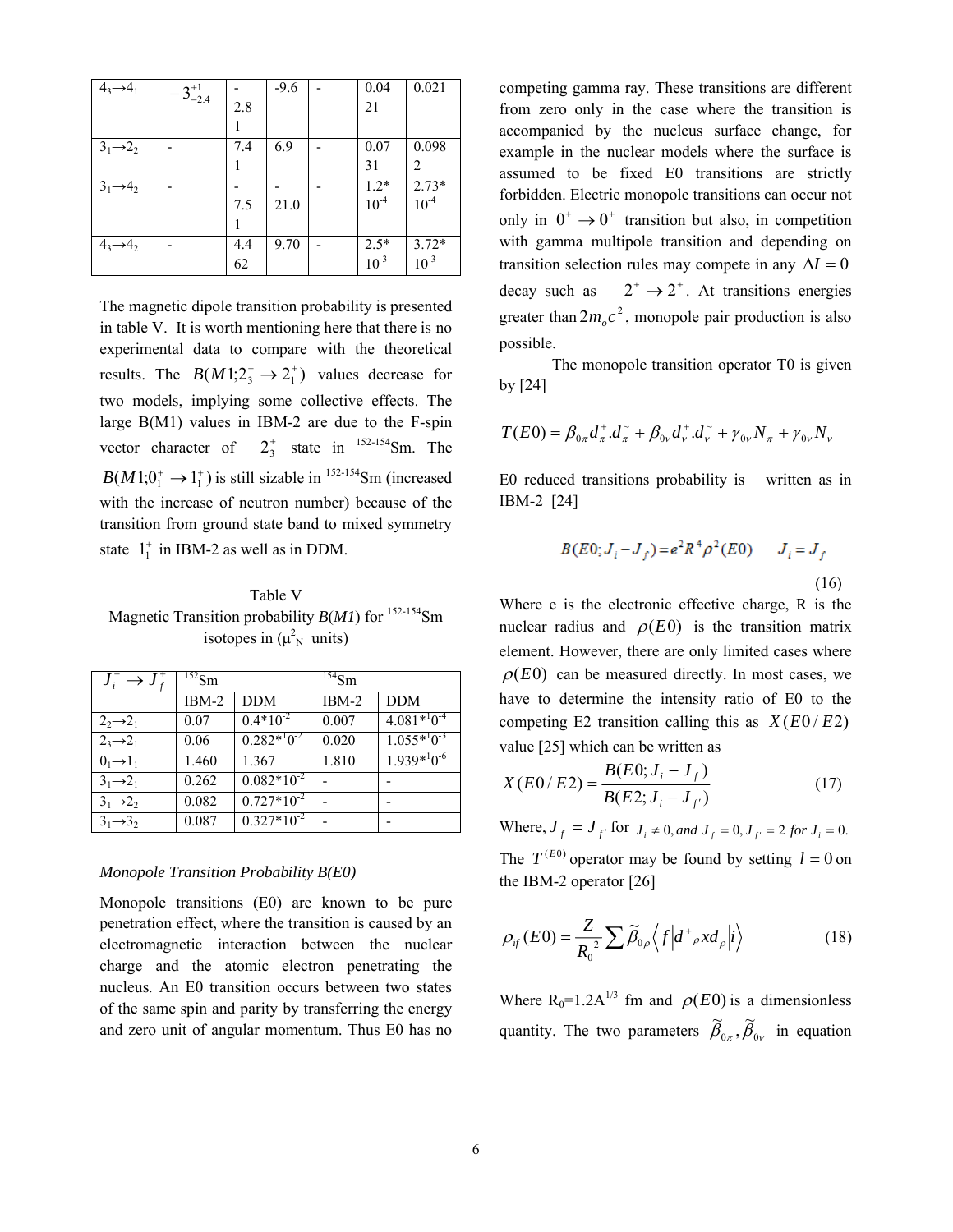(14) may be estimated by fitting in isotope shift, which is the difference in the square radius  $\delta \langle r^2 \rangle$ between the neighboring isotopes in their ground state [27] .i.e.

$$
\delta \langle r^2 \rangle = \langle e | r^2 | e \rangle - \langle 0_1^+ | r^2 | 0_1^+ \rangle
$$
  
\n
$$
\delta < r^2 > = \beta_{0n} \delta n_{d\pi} + \beta_{0\nu} \delta n_{d\nu}
$$
  
\nwhere  $\delta n_{d\rho} = \langle e | d_\rho^+ d_\rho^- | e \rangle - \langle 0 | d_\rho^+ d_\rho^- | 0 \rangle$  (19)

In the case of Samarium isotopes, the measured isotopes shift [28] was used to find the parameters used in the IBM-2 calculations and they are  $\widetilde{\beta}_r = 0.045$  fm<sup>2</sup>  $\widetilde{\beta}_\pi = 0.045$  *fm*<sup>2</sup> and  $\widetilde{\beta}_\nu = 0.031$  *fm*<sup>2</sup> which produced the monopole matrix elements. The calculated and experimental values of  $\rho(E0)$ ,  $X(E_0 / E_2)$ , and the isomer shifts are given in tables VI, VII and VIII respectively.

Table VI Monopole matrix element  $\rho$ (E0) for <sup>152-154</sup>Sm

| $J_i^* \rightarrow J_f^*$ | $^{152}$ Sm             |       | $^{154}$ Sm |         |            |
|---------------------------|-------------------------|-------|-------------|---------|------------|
|                           | Exp. $\lceil 23 \rceil$ | IBM-  | <b>DDM</b>  | $IBM-2$ | <b>DDM</b> |
|                           |                         | 2     |             |         |            |
| $0_2 \rightarrow 0_1$     | 0.26(2)                 | 0.311 | 0.365       | 0.432   | 0.563      |
| $22\rightarrow 21$        | 0.255(12)               | 0.402 | 0.363       | 0.532   | 0.672      |
| $2_3 \rightarrow 2_1$     |                         | 0.032 | 0.007       | 0.021   | 0.0117     |
| $0_3 \rightarrow 0_1$     |                         | 0.021 | 0.038       | 0.0371  | 0.0627     |
| $0, \rightarrow 0,$       | 0.261(36)               | 0.231 | 0.442       | 0.281   | 0.376      |

Table VII *X*(E0/E2) for  $^{152-154}$ Sm

| $J_i^{\tau} \rightarrow J_f$ | $^{152}Sm$ |       | $154$ Sm   |       |            |
|------------------------------|------------|-------|------------|-------|------------|
|                              | Exp. [23]  | IBM-  | <b>DDM</b> | IBM-  | <b>DDM</b> |
|                              |            |       |            |       |            |
| $0,0,0_1$                    | 0.7(0.1)   | 0.752 | 1.092      | 0.821 | 2.27       |
| $22\rightarrow 21$           | 4.5(0.5)   | 3.798 | 7.831      | 3.720 | 5.371      |
|                              | 6.6(2.10)  | 5.931 | 8.440      | 1.717 | 3.710      |

Table VIII Isomer shift  $\delta < r^2$  for  $152-154$  Sm

|                   | $^{152}$ Sm             |   |                                          | $^{154}$ Sm    |                   |      |
|-------------------|-------------------------|---|------------------------------------------|----------------|-------------------|------|
|                   |                         |   | IBM- DDM                                 | Exp. [<br>28 ] |                   | DD   |
| $\delta \leq r^2$ | Exp.<br>28 ]            | ↑ |                                          |                | $\frac{1}{1}$ M-2 | M    |
| $\rightarrow$     |                         |   |                                          |                |                   |      |
|                   |                         |   |                                          | 1.2(0.         | 2.51              | 12.9 |
|                   | $\frac{18(4)*1}{0^{2}}$ |   | $\frac{16*1}{0^2}$ $\frac{15.78*1}{0^2}$ | 8              |                   |      |

## IV. CONCLUSIONS

In the present work, the energies of low-lying levels, E2 and M1 reduced transition probabilities for  $152$ -<sup>154</sup>Sm isotopes were calculated in the framework of IBM-2 and DDM. The calculated energy levels of low lying states were well reproduced, though some discrepancies remain, especially in the high spin states. The transition probability B(E2) between the ground band, the quasi gamma band and quasi beta band states is also calculated. Good agreement with the experimental energy for the low lying levels was obtained. The mixing ratios were also calculated after calculating E2 and M1 matrix elements. All the experimental and theoretical mixing ratios for <sup>152-</sup> <sup>154</sup>Sm isotopes indicate a small M1 component which means that in the band-mixing transitions, M1 components are almost forbidden However, an acceptable overall agreement between the experiment and theory was obtained as shown in table II.

. The E0 quantities predicted by the two Models (IBM-2 and DDM) for  $0_3^+$  states were on the whole in poor agreement with experiment. Furthermore, the microscopic characters of the ground states and the excited  $0^+$  states in Sm<sup>152-154</sup> would appear to be sufficiently complex to eliminate any description of them in terms of the simple model. We noticed that most of the experimental and calculated values for the  $X(E0/E2)$  ratio are small, which means that there is a small contribution of E0 transition on the life time of the  $0^+$  states. There are two high values of  $X(E_0 / E_2)$  in transitions from  $0^{\dagger}$  to  $0^{\dagger}$  in <sup>152-154</sup>Sm which means that this state decay mostly by the E0 is, the study of this state gives information about the shape of the nucleus, because